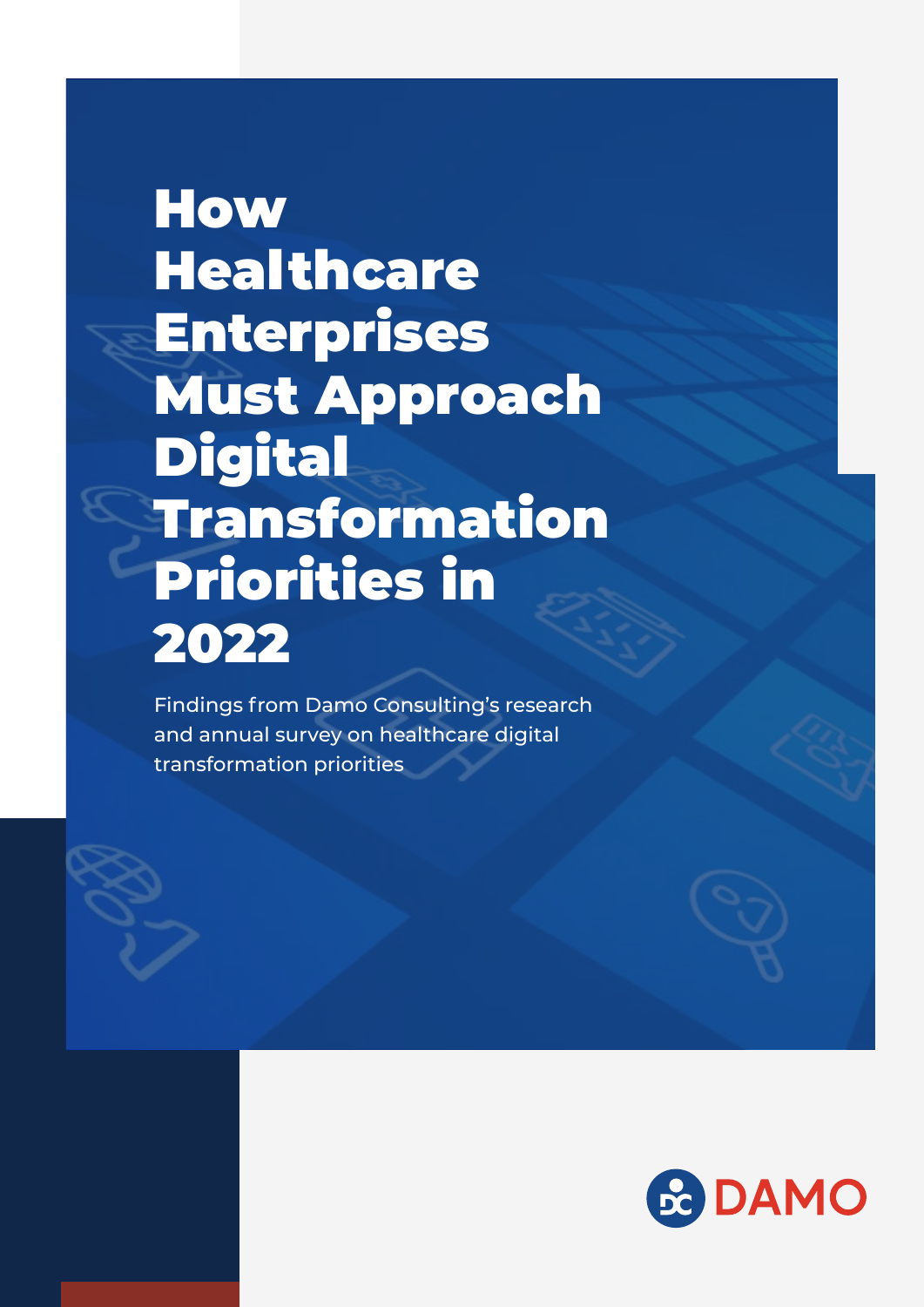**The strategic priorities for health systems are access and ease of use, managing population health, and improving operational efficiencies at the organization level.**

**COVID has created a new set of priorities that did not exist 18 months ago. Ease of access is the top priority in 2022.**

**The "Great Resignation" has created unexpected staffing and retention challenges for CIOs. Many are looking at expanding consulting partners and looking at global talent pools to address their needs.**

**Health systems are investing in enterprise-class platforms for scale and impact, and deploying innovative solutions for differentiated capabilities (e.g., voice-enablement, face recognition). However, they are confused by the large number of possible solutions out there for digital health. Leading healthcare organizations are embracing the cloud to position for agility and scale in future.**

**There is no consistent organizational model for digital transformation leadership. For many organizations, other than a number of point solutions deployed in an ad hoc manner to meet evolving needs in the wake of the pandemic, there is no comprehensive set of goals for digital** 

**Size and scale can be an advantage or a drag on pace of transformation: large national organizations can commit significant investments to multi-year programs, but smaller, nimble organizations can deploy solutions more quickly to accelerate digital engagement with patients and** 



**Health systems see the biggest competitive threats to their business from retailers and VC-financed digital health**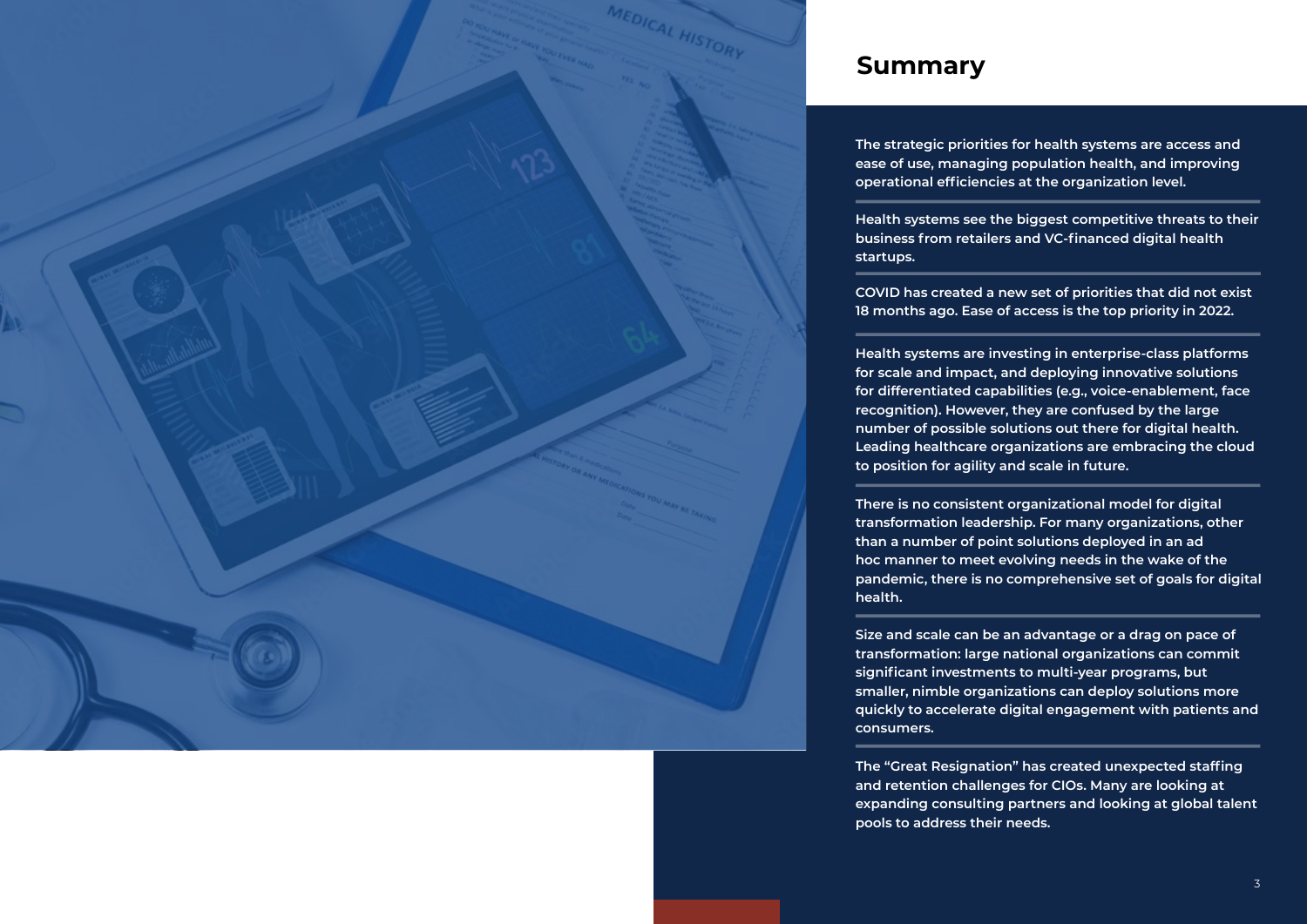



#### **The top digital health priorities are ease of access and virtual care**

Our annual survey of healthcare CIOs\* indicates a strong focus on building mobile apps and developing patient communication capabilities across multiple modalities, closely followed by remote monitoring and home health programs. Improving telehealth adoption is a high priority, especially as telehealth and virtual visit volumes have tapered off since the pandemic heights in 2020. The significant investments in telehealth technology platforms made to date assume that a large percentage of inperson visits for primary and urgent care can be shifted to telehealth or a virtual visit.

An analysis of the top initiatives launched by health systems in 2021, obtained from our DamoIntel™ digital health intelligence platform, indicates that the top focus areas are pretty much the same across large organizations and others. However, AI tops the list of priorities for the leading health systems. Many healthcare organizations have rolled out patient-facing mobile applications focusing on ease of access to care; care navigation, scheduling and reminders, medications, insurance eligibility, and payment gateways are among the high-impact use cases. The use of emerging technologies such as voice and conversational interfaces such

as chatbots is growing. However, healthcare executives indicate that their organizations are still trying to get comfortable around the idea of non-human interactions with patients and constituents. The use of chatbots, particularly for COVID screening during the pandemic and to get patients scheduled for the vaccines, has enabled health systems to improve efficiencies, reduce wait times, and increase savings by eliminating labor costs.

Digital maturity varies significantly across healthcare organizations, even among larger organizations, while smaller organizations struggle to emerge beyond EHR-based digital strategies. There is also a significant impact on the pace of transformation from the aftereffects of large-scale enterprise systems implementations. Many systems are struggling to accelerate the pace of transformation due to organizational fatigue from new EHR implementations or upgrades. Many emerging technologies, particularly AI, are not living up to their expectations yet. The current reimbursement model remains a challenge for virtual care models such as remote patient monitoring (RPM) and telehealth.

#### **"COVID has definitely changed our priorities. The entire paradigm of our priority has shifted due to the nature of COVID. And some of these things were not on our list at all 18 months ago."**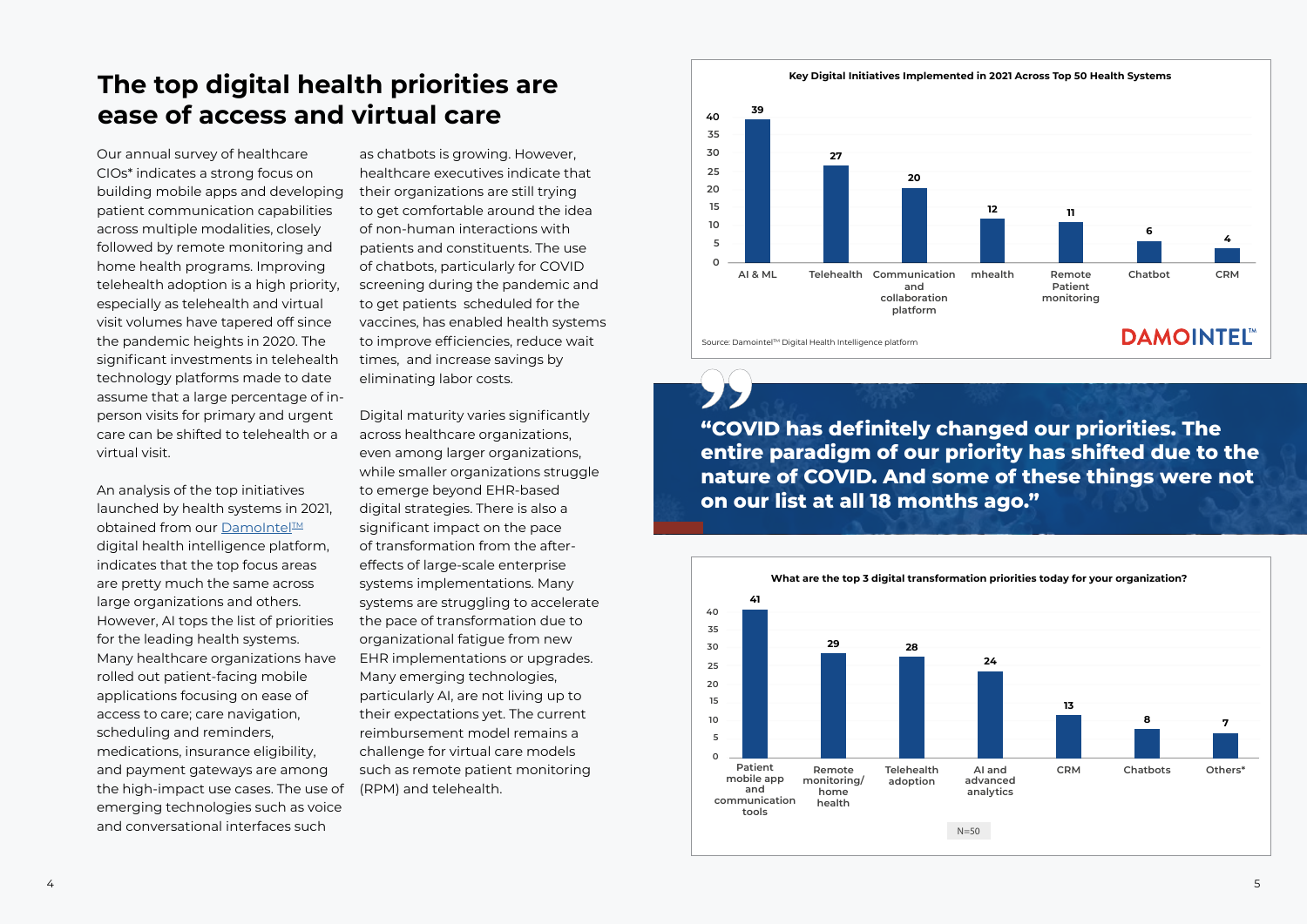#### **The CIO drives digital transformation in most cases; a number of health systems have dedicated CDO roles reporting to the CEO**

**"Digital transformation involves everybody."**

Our assessment of healthcare organizations that have taken Damo's DigiM<sup>™</sup> digital maturity [assessment](http://Damo’s DigiMTM digital maturity assessment) indicates a strong correlation between digital maturity and the organization model for driving digital initiatives. Organizations at level 4 (the highest level in the 4-stage maturity model) have appointed dedicated Chief Digital Officers (CDO) to drive digital transformation, often collaborating with other senior leaders, including



the CIO. Our annual survey indicates that a relatively smaller number of organizations have dedicated CDO positions, and in most cases, the CIO drives digital transformation. In organizations with a dedicated CDO, the role mostly reports directly to the CEO, indicating high importance to the digital function. Damo's advisory work indicates that organizations without a dedicated digital function or a direct reporting relationship, the CEO struggles to

gain momentum with digital health adoption among patients and caregivers.

Regardless of the org model, most of our survey respondents indicated strong cross-functional leadership and alignment for digital transformation initiatives. They also indicated broad adoption and support for digital health among patients and caregivers.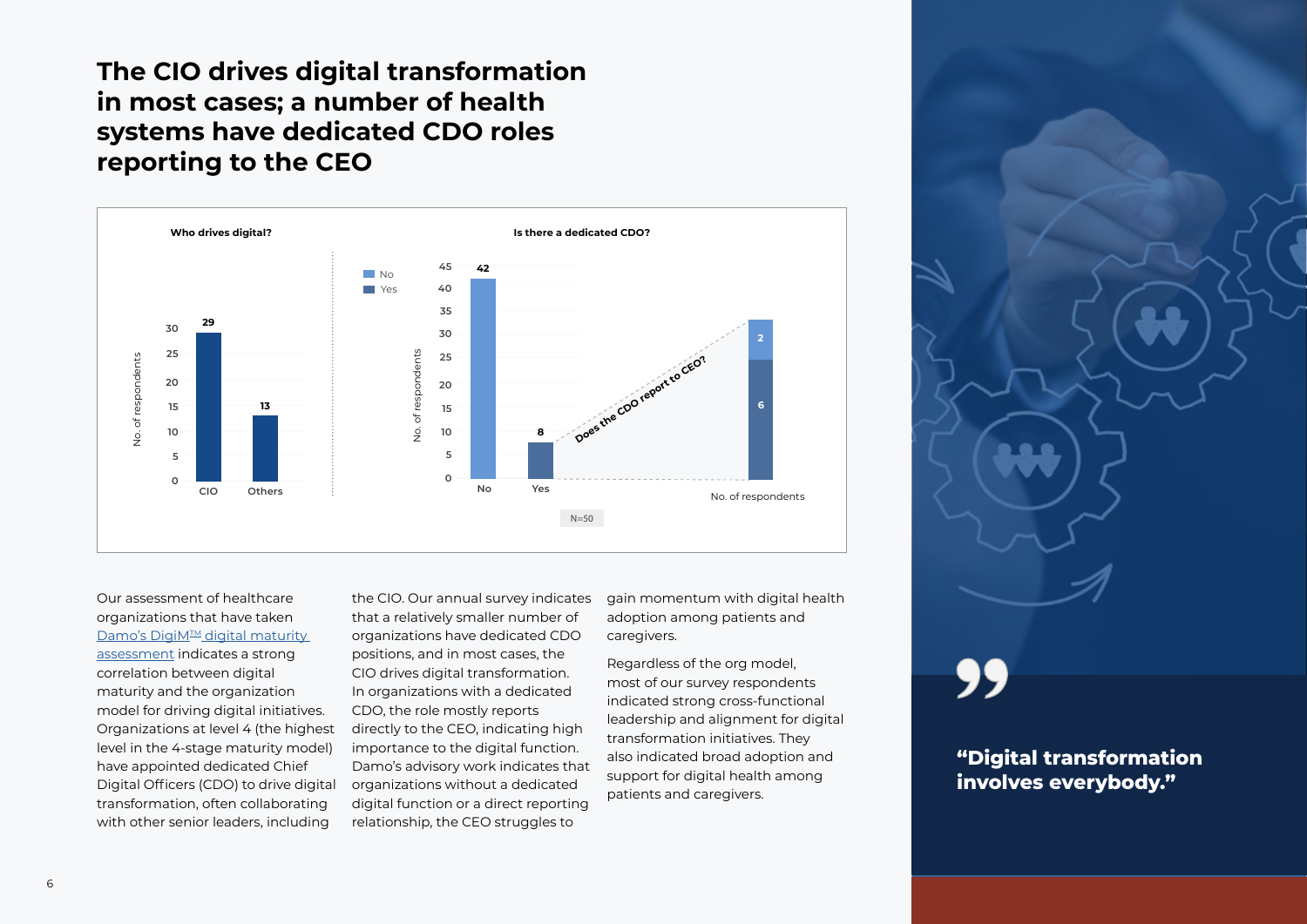

#### **Budgets and resources are the biggest challenges to accelerating digital transformation**



The biggest challenges to accelerating digital transformation are inadequate budgets and internal resources to support transformation initiatives. The budget question is often debated within organizations that try to balance strategic priorities and ROI considerations. Large,

enterprise-scale initiatives usually involve significant investments, including cloud migrations and CRM implementations that can be multi-year programs. Our survey respondents also indicate the lack of internal resources as a challenge. 2021 was the year of the "Great Resignation," which has

hollowed out many IT departments in the wake of new opportunities that offer significantly higher pay and the option of remote work. In response, healthcare organizations have started looking more closely at offshoring and global workforces to support their operations.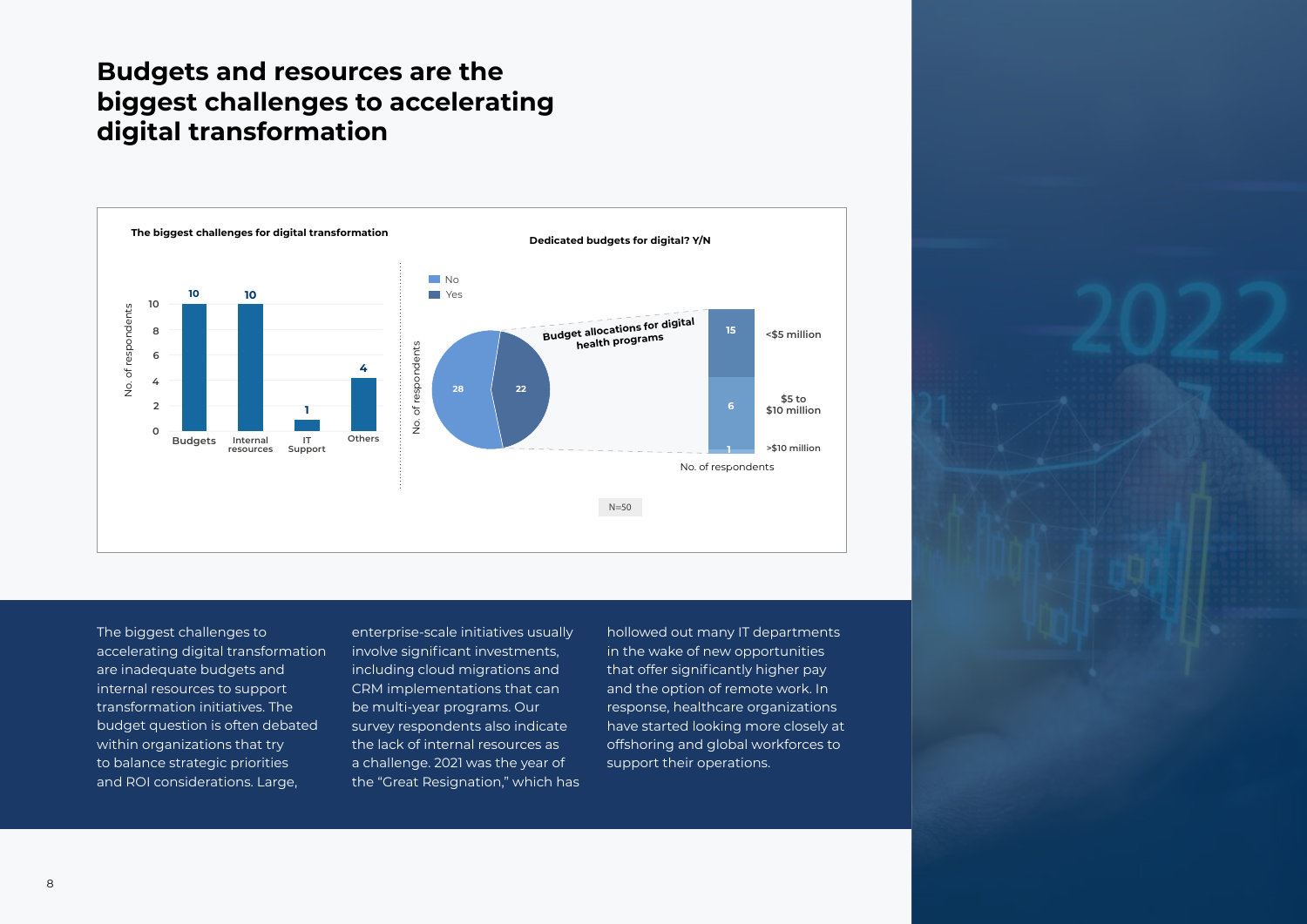**"It feels like I'm chasing something and I'm not exactly sure what I'm chasing."**

As with all things in healthcare, budgetary allocations depend on some form of eligibility for reimbursement in the predominantly fee-for-service environment today. Despite the shift towards risk-based contracting models, nearly half the respondents in our annual survey indicated that they do not have adequate budgets for their digital health investment needs for the next three years.

One organization we have worked with found itself with a budget that was almost entirely spoken for by ongoing multi-year contractual commitments to existing solutions, leaving little for new investments. However, the budget allocations indicated by survey respondents may not tell the complete story since many large-scale investments are funded through IT or other budget sources.

The definition of digital varies, and dedicated budgets for digital health are often meant for frontend solutions that enable telehealth and access to care. The cost of technology implementations differs as well. Point solutions for digital front door initiatives are usually in low single-digit millions. In contrast, large-scale transformation initiatives such as cloud and CRM often run into tens of millions of dollars.

One significant development in 2021 was the rapid increase in employee turnover as part of the "Great Resignation." Healthcare CIOs have reported that their IT team is being hollowed out as employment options increase for talented staff who often get a substantial increase (up to 80%) in compensation along with other perks such as remote working options. Healthcare executives

outsource more of their IT work to service partners and consulting firms. They are more actively exploring global sourcing models for increased labor pool access and lower costs.

Healthcare organizations have a general idea of where they're going or what they need to do but lack the appetite or ability to implement large-scale changes. The lack of a reimbursement model for many digital modalities, including telehealth and RPM, is a deterrent for organizations that are yet to develop mature risk management processes for capitated models of care delivery. At the other end of the spectrum, healthcare organizations launching multiple large-scale transformation programs without robust governance structures find themselves challenged due to a lack of internal capacity and the vendor's ability to scale up rapidly.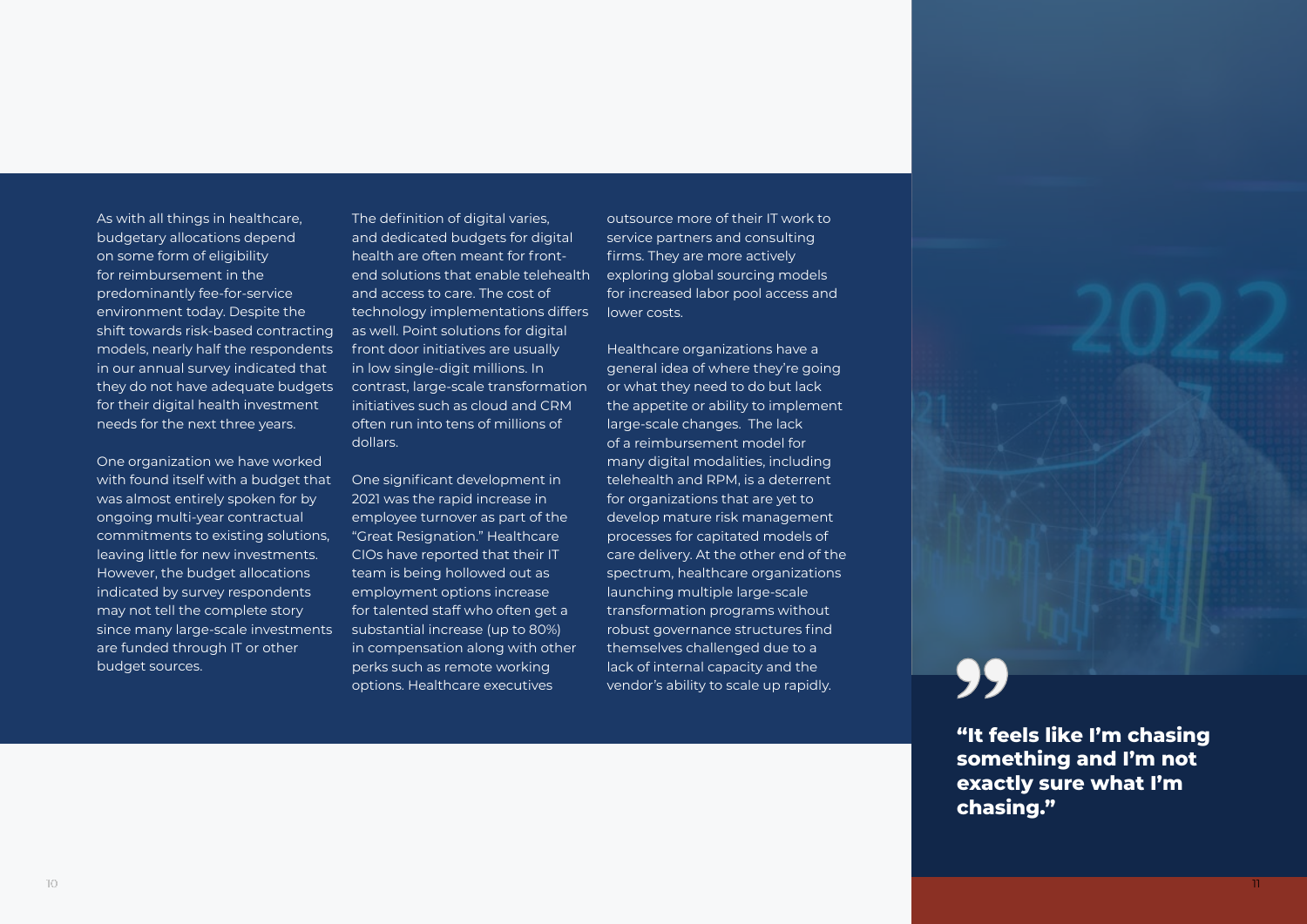### **The digital health solutions marketplace is crowded and confusing**

Nearly two-thirds of the survey respondents indicated that the EHR platform is the primary driver for digital initiatives. Healthcare and technology executives confirm the strong organizational desire to increase returns from committed EHR investments as a factor in making digital health technology decisions. However, over half the respondents also indicate a good understanding of available bestin-class standalone solutions for digital health needs. Our experience confirms a growing trend of healthcare organizations looking beyond EHR systems for best-inclass tools to enable digital front door and virtual care capabilities.



A sizeable number of respondents indicate a lack of understanding of stand-alone solutions. Our research points to a vast and confusing landscape of digital health solutions with overlapping capabilities and relatively low product maturity. A constant refrain from healthcare

executives is the inflated marketing claims of younger companies backed by venture capital under pressure to demonstrate growth and new client acquisitions. Many digital health solution providers are operating at sub-scale and are choosing to be acquired by larger technology firms or merging to create scale economies and maintain market relevance.



**"As a health system to get into a relationship with digital health solution provider, one is being excessively cautious about not getting involved with somebody who then six months from now doesn't exist. "**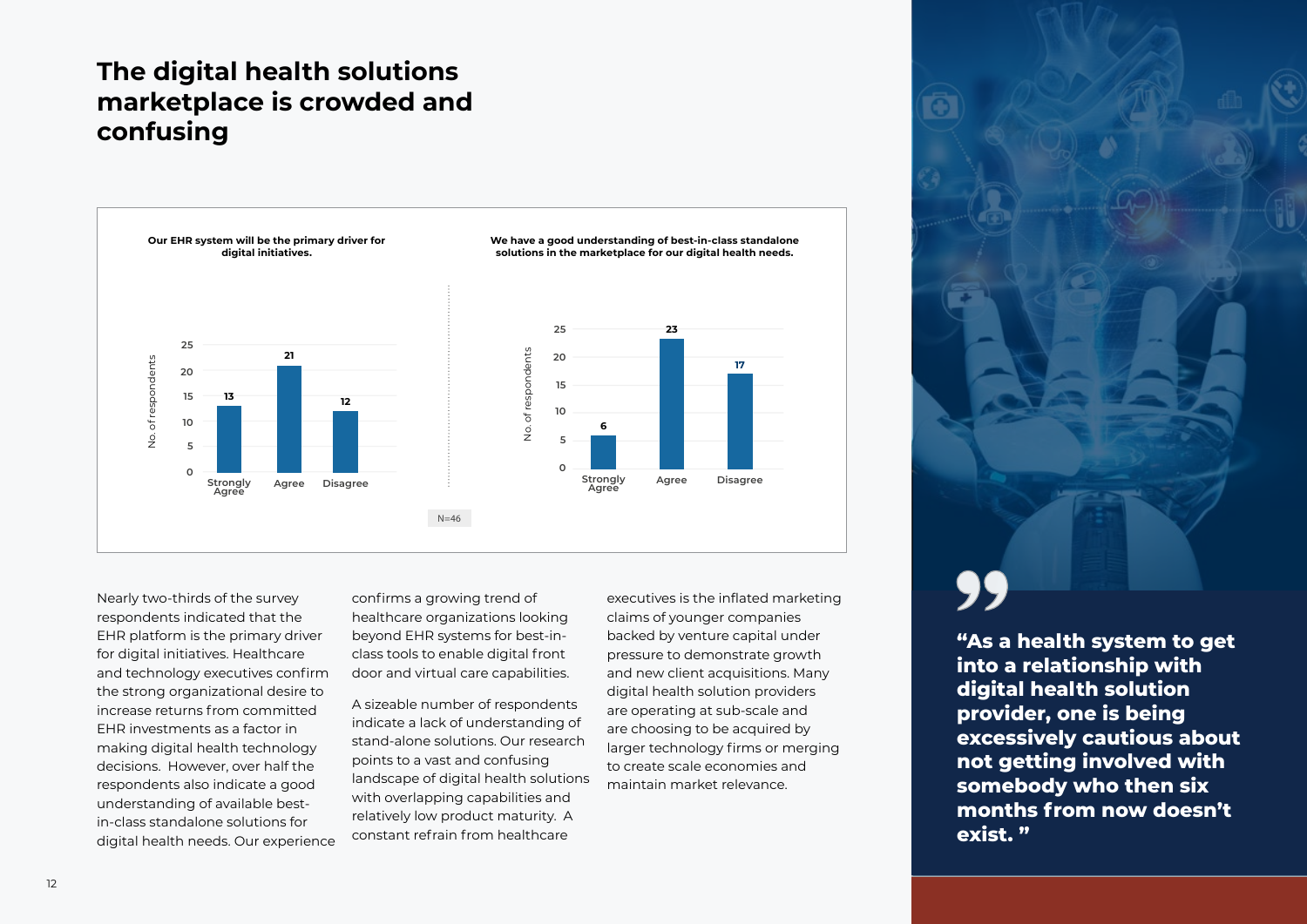#### Implement strong governancee





Develop a digital transformation roadmap and identify the near-term priorities for your marketplace; consider competitive forces including non-traditional players as well as digital-first healthcare providers.



Elevate digital to a CEO and board-level priority and assign a dedicated leader to accelerate transformation. Implement a robust governance framework for digital transformation, involve cross-functional stakeholders for alignment and support.

Focus on creating outstanding online experiences for patients in 2022; "choose wisely, choose carefully" when it comes to selecting technology partners to implement the digital vision.

Digital transformation programs are complex and it can be challenging to take on too many concurrent programs, especially in a tight talent market.

### **Approaching digital priorities in 2022**

#### O-000 Develop an റററ  $\widetilde{\mathsf{C}^\infty_{\mathtt{oo}\mathtt{oo}}}$  enterprise roadmap

\* An online survey of healthcare executives, all CHIME members was conduct by Damo Consulting in Q4 2021.